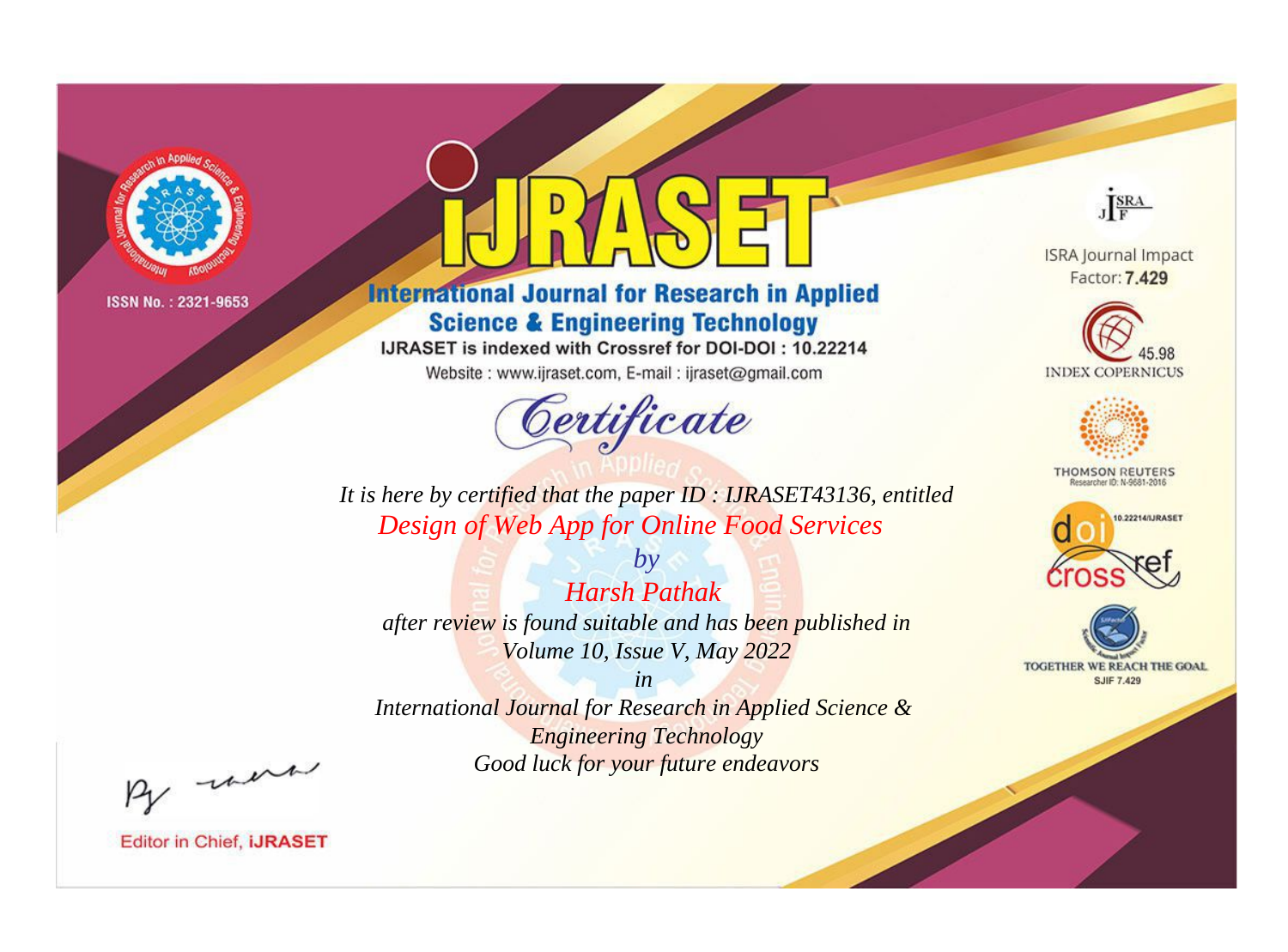

# **International Journal for Research in Applied Science & Engineering Technology**

IJRASET is indexed with Crossref for DOI-DOI: 10.22214

Website: www.ijraset.com, E-mail: ijraset@gmail.com



JERA

**ISRA Journal Impact** Factor: 7.429





**THOMSON REUTERS** 



TOGETHER WE REACH THE GOAL **SJIF 7.429** 

*It is here by certified that the paper ID : IJRASET43136, entitled Design of Web App for Online Food Services*

*by Naman Gupta after review is found suitable and has been published in Volume 10, Issue V, May 2022*

*in* 

*International Journal for Research in Applied Science & Engineering Technology Good luck for your future endeavors*

By morn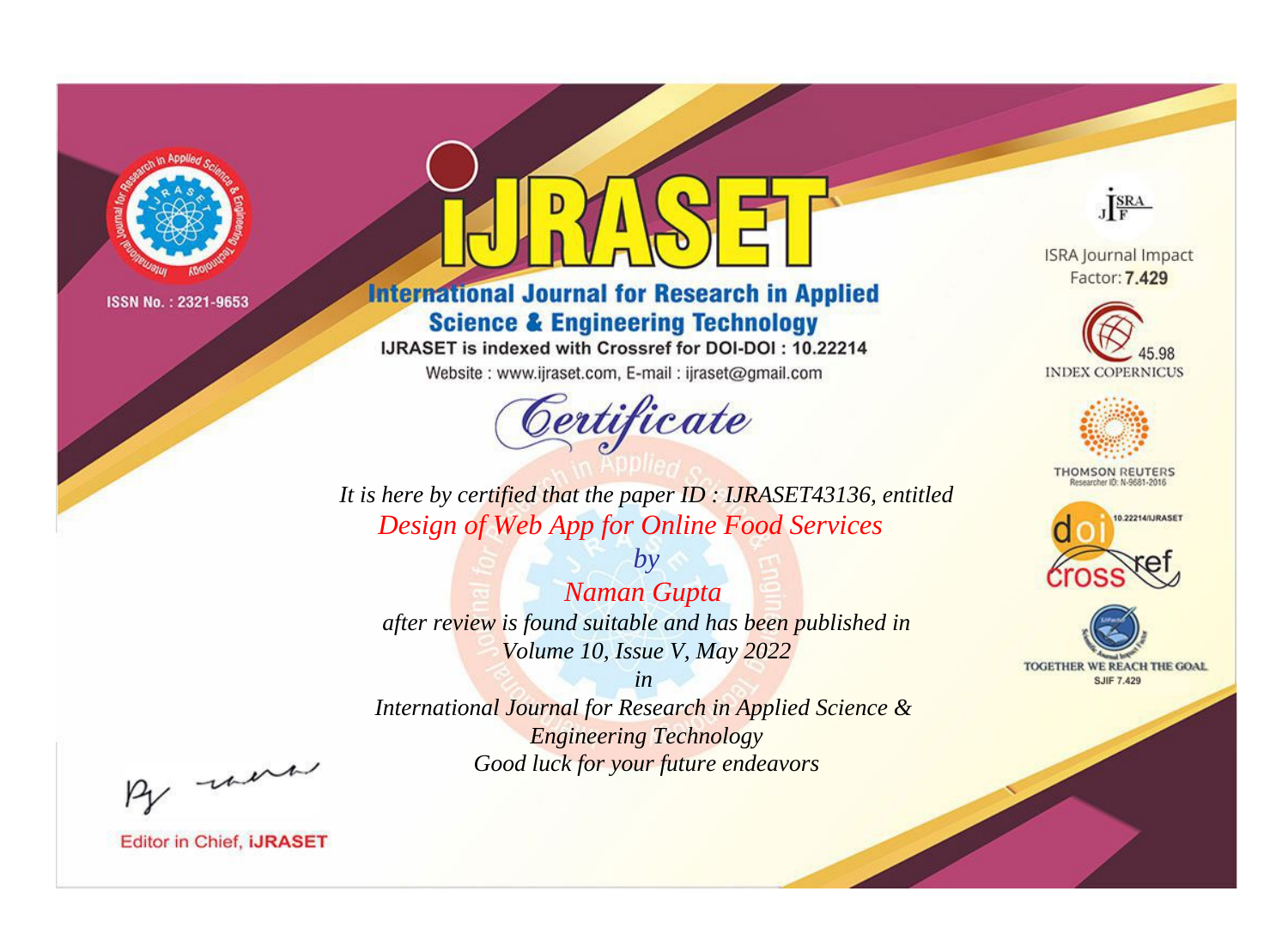

# **International Journal for Research in Applied Science & Engineering Technology**

IJRASET is indexed with Crossref for DOI-DOI: 10.22214

Website: www.ijraset.com, E-mail: ijraset@gmail.com



JERA

**ISRA Journal Impact** Factor: 7.429





**THOMSON REUTERS** 



TOGETHER WE REACH THE GOAL **SJIF 7.429** 

*It is here by certified that the paper ID : IJRASET43136, entitled Design of Web App for Online Food Services*

*by Dhiren Premaker after review is found suitable and has been published in Volume 10, Issue V, May 2022*

*in* 

*International Journal for Research in Applied Science & Engineering Technology Good luck for your future endeavors*

By morn